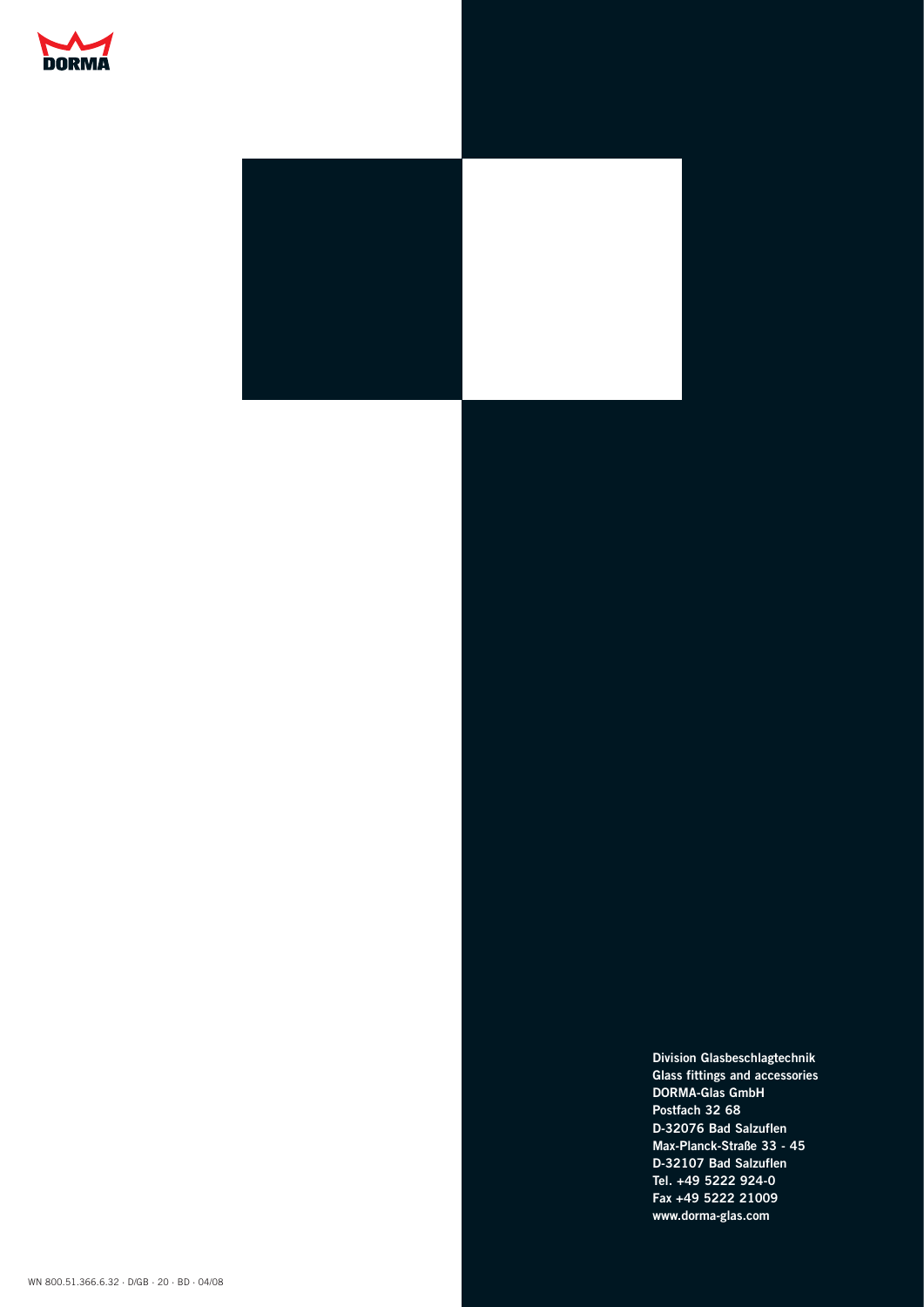

# **DORMA TENSOR**

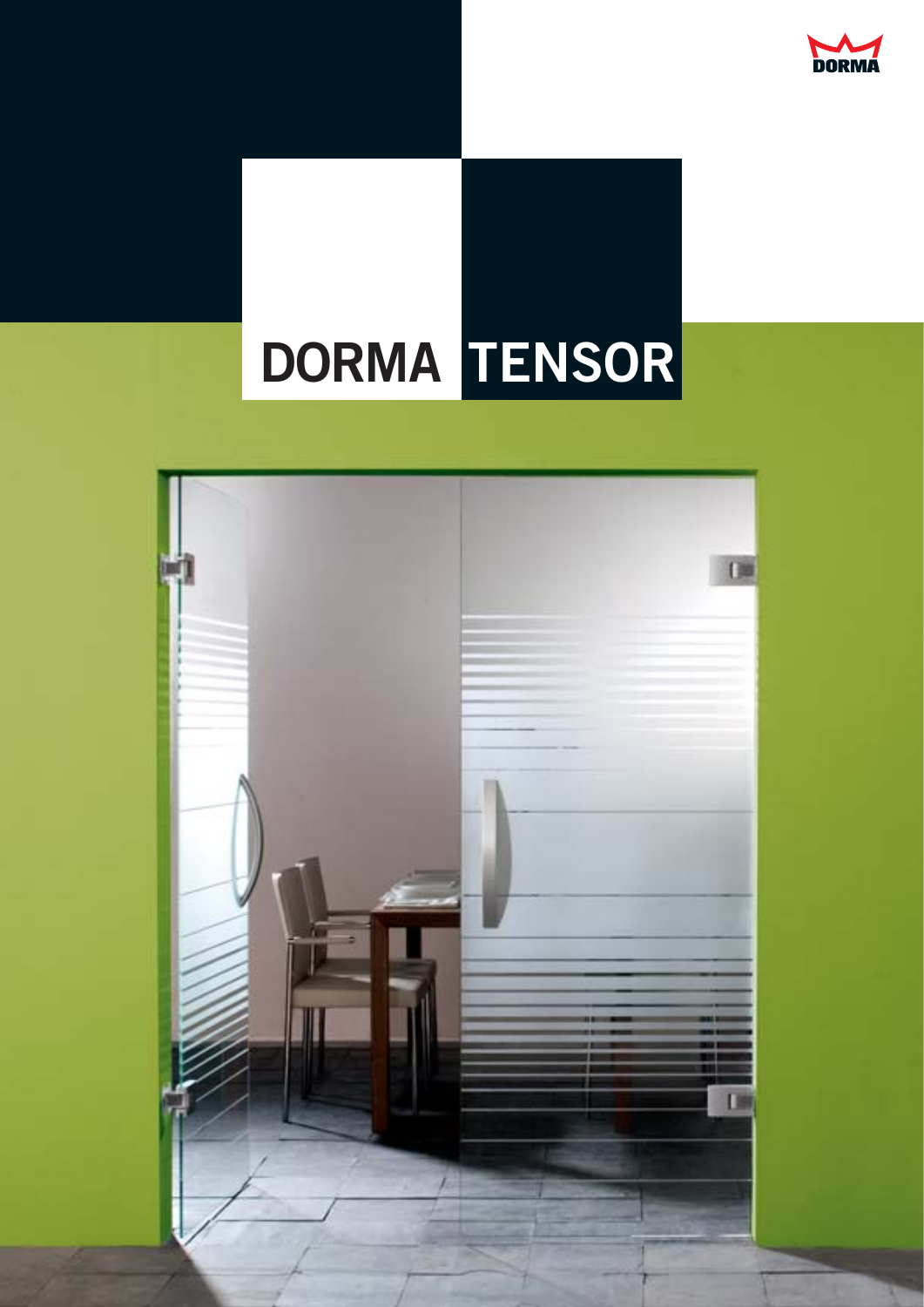Viele Argumente sprechen für eine Ganzglastür. Ebenso vielfältig wie die Einsatzbereiche sind die Funktionsmöglichkeiten. Pendeltüren bieten besonderen Komfort, insbesondere dann, wenn die Tür allein durch die Bänder sicher in Ihre gewünschte Geschlossen-Position geführt wird – ohne in den Boden einzulassende Bodentürschließer und ohne Türschließer an der oberen Glaskante.

TENSOR setzt einen neuen Standard. Ganz gleich, ob bei einer Neuplanung oder im Renovierungsfall. TENSOR Pendeltürbänder lassen sich direkt an das Mauerwerk oder eine ungefälzte Zarge anbinden. Bei der Beschlagvariante "Glas an Glas" wird die Pendeltür an einem feststehenden Glasseitenteil befestigt.

#### **Spannend aus jedem Blickwinkel**

Oberflächlich betrachtet, zeigt sich TENSOR in einer leicht konvexen Bogenform. Augenfällig ist außerdem die Intarsie mit DORMA Branding, harmonisch

integriert in die seidenmatten Aluminium-Bänder. Sie kann jederzeit entweder farblich passend oder bewusst als Kontrast zur Band-Ausführung eingesetzt werden – 3 Farb-Varianten liegen jedem Beschlag bei. Gleichzeitig dient die Intarsie als Anschlag für das Band und schützt so die Oberfläche des fixen Bandteils vor Beschädigungen bei 90° Öffnung. Und sie verdeckt den Zugang zum Herzstück der Technik – die einfache und präzise Nulllageneinstellung. Sie ist erste Voraussetzung für sauberes Schließen einer Pendeltür. Bei 90° hält TENSOR die Tür sicher fest. Zurück in Richtung Schließen geführt, übernimmt ab einem Winkel von 80° der Federmechanismus des TENSOR Beschlages alles weitere: Die Tür schließt schnell und sicher. Und bereits bei einer Öffnung von 2° reicht das anstehende Drehmoment von 10 Nm aus, die Tür in einer komfortablen Geschlossen-Position zu halten.

# **Bewegung – Spannung – TENSOR Convenience – Precision – TENSOR**

There are many arguments in favour of installing a toughened glass door – as many as there are applications and functional possibilities. Double-action doors offer particular convenience. And all the more so where the door is returned to the desired closed position by the action of the hinges alone – without any need for a recessed floor spring or an overhead door closer cluttering the top edge of the glass panel.

The TENSOR concept sets a new standard in this regard – whether for new installations or refurbishments. TENSOR double-action door hinges can be fixed directly to the masonry or to a non-rebated frame. In the case of "glass-to-glass" model, the double-action door is hung from a fixed toughened glass side screen.

#### **Excellent returns from every angle**

Viewed "superficially", the TENSOR design exhibits a slightly convex, curved form. Also attractively conspicuous is the inlay of the DORMA brand, harmoniously integrated within

the satin-finished aluminium hinge components. The emblem may be selected to match or to contrast with the hinge finish – three inlays of different colours are provided with each set. The inlay serves as a mechanical stop for the hinge, thus protecting the surface of the fixed hinge section against damage when the door is opened to 90°. And it also conceals to the technical core of the system – the simple and high-precision zero-position adjustment mechanism. This is an essential feature for ensuring the effective and efficient closing of a double-action door. At 90°, the TENSOR system holds the door firmly and securely in position. Once pushed in the closing direction, the spring mechanism of the TENSOR fitting takes over, operating from an angle of 80°. The door closes quickly and securely. And even at an opening angle of 2°, the torque of 10 Nm created is sufficient to keep the door conveniently in its closed position.

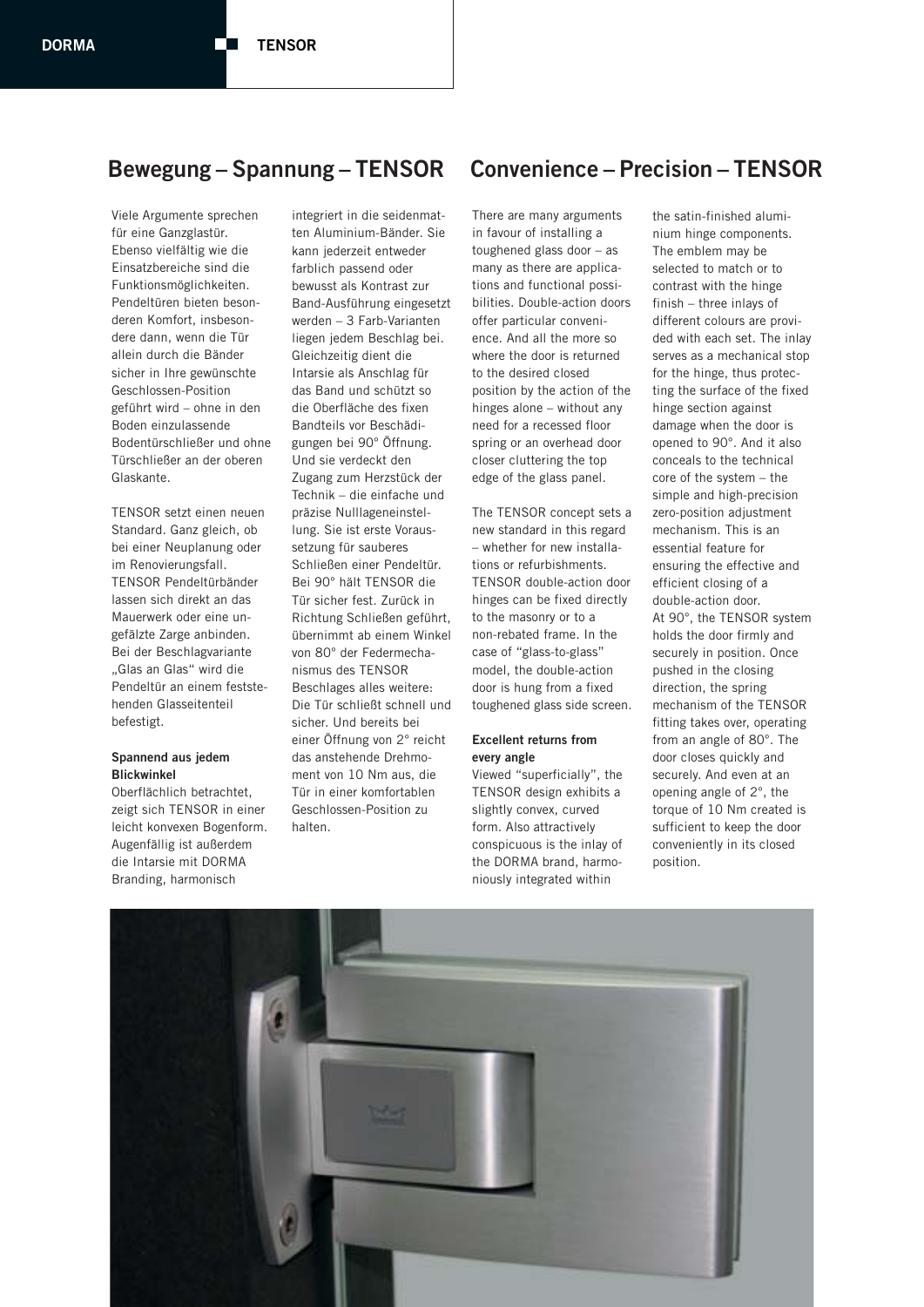



# **Durchschnittswerte für Tür mit zwei TENSOR Bändern Average values for a door with two TENSOR hinges**



Production monitored<br>
V Type tested

Confirmed completion of 500,000 operating cycles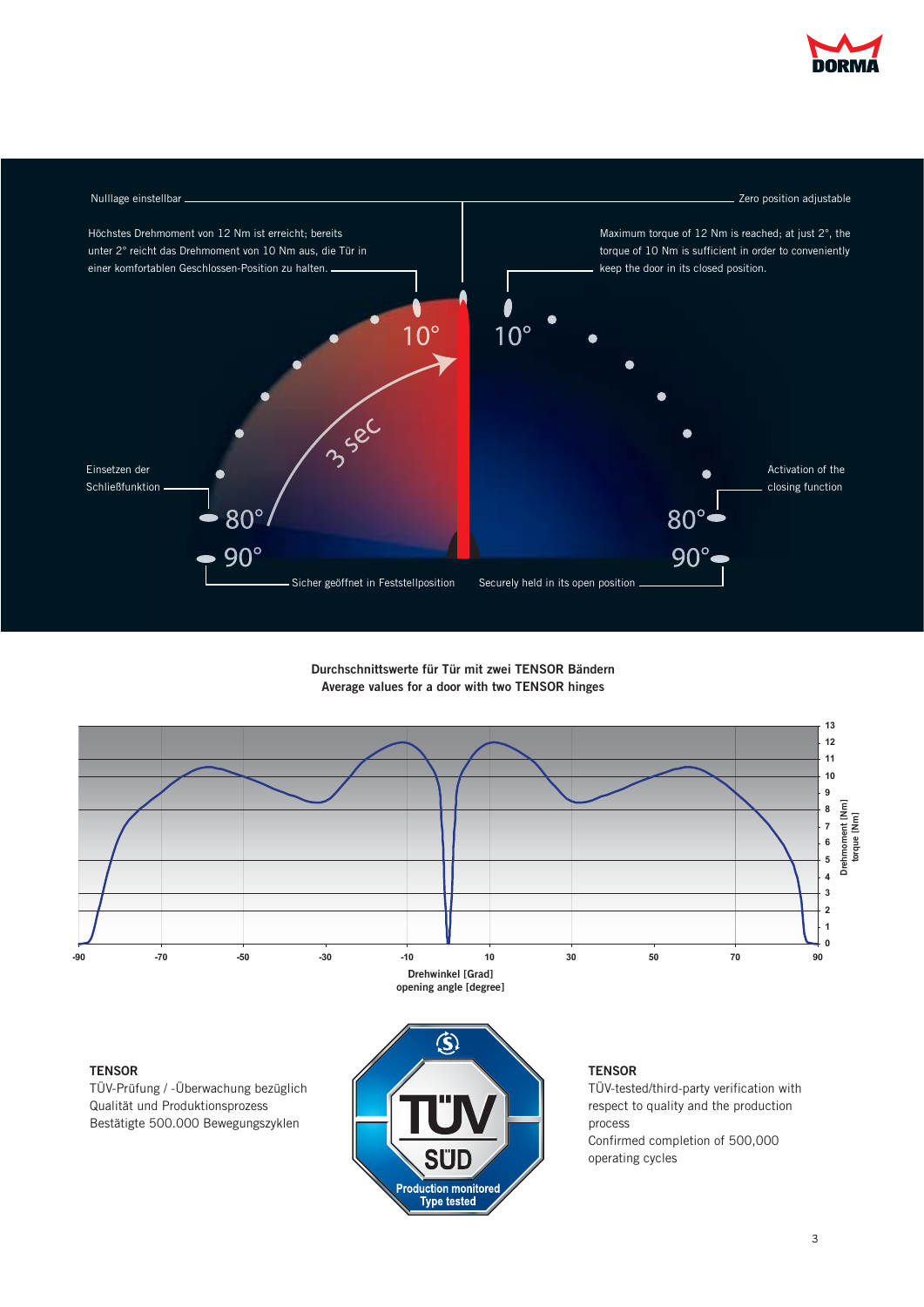#### **Technische Eigenschaften Technical Features**

- Band mit federgestützer Selbstschließfunktion ohne Dämpfung
- Max. Drehmoment 12 Nm (bei 2 Bändern)
- Anwendungsbereich: Innentüren (1- oder 2-flügelig) in privaten und öffentlichen Bereichen
- Feuchtraum geeignet (nicht für Sauna-Anwendungen)
- Versionen für Wand- bzw. Zargenmontage sowie für Montage an Glasseitenteil
- Feststellung bei 90° Öffnungswinkel bezogen auf die Nulllage
- Zum Patent eingereichte, schnelle und einfache Nulllageneinstellung
- Max. Flügelgewicht 65 kg
- Max. Flügelbreite 1000 mm
- Max. Seitenteilbreite 1500 mm
- Für 8, 10 und 12 mm Glas (ESG)
- TÜV-Prüfung / -Überwachung bezüglich Qualität und Produktionsprozess; mit bestätigten 500.000 Bewegungs zyklen

#### **Mit der richtigen Einstellung schnell und sicher auf den Punkt kommen – Nullpunkteinstellung bei TENSOR**

- 1. Das Türblatt mit der Hand um ca. 1 Glasstärke aus der gewünschten Nulllage vom Körper weg bewegen.
- 2. Die Stellschraube des unteren Bandes im Uhrzeigersinn eindrehen, bis die Tür beginnt sich zu bewegen. Die Stellschraube im oberen Band dann soweit im Uhrzeiger sinn eindrehen, bis der Türflügel die Nulllage erreicht hat.
- 3. Durch die Tür gehen und das Türblatt von Hand wieder in die Nulllage bringen.
- 4. Die Stellschrauben am oberen und unteren Band im Uhrzeigersinn festdrehen.
- 5. Durch die Tür gehen und auch auf dieser Seite die Stellschrauben oben und unten fest anziehen.
- 6. Die Tür pendelt nun sicher immer wieder in die einge stellte Position zurück. Abschließend die Intarsien- Kappen eindrücken.

- Hinge with spring-aided self-closing function, without damping
- Max. torque 12 Nm (with 2 hinges)
- Applications: Interior doors (single or double-leaf) in private and public environments
- Suitable for damp rooms (but not for sauna applications)
- Versions for wall and frame fixing and also fixing to a
- glass side panel • Hold-open at 90° related to the zero position
- Fast and easy zero position adjustment patent applied for
- Max. door panel weight 65 kg
- Max. door panel width 1,000 mm
- Max. side panel width 1,500 mm
- For 8, 10 and 12 mm glass (TSG)
- TÜV-tested/third-party verification with respect to quality and the production process; with confirmed completion of 500,000 operating cycles

## **Once correctly set, the door returns to "closed" quickly and reliably – effective zero-point adjustment with TENSOR**

- 1. Pushing away from your body by hand, move the door panel approx. 1 glass thickness from the desired zero position.
- 2. Turn the bottom hinge adjustment screw clockwise until the door panel begins to move. Then turn the adjustment screw in the top hinge clock wise until the door panel has reached the zero position.
- 3. Pass through the door and return the panel to its zero position by hand.
- 4. Tighten the adjustment screws in the top and bottom hinges by turning clockwise.
- 5. Pass through the door again, and tighten the adjustment screws top and bottom from this side as well.
- 6. The door will always return to the adjusted position. Finally, press the inlay caps into position.

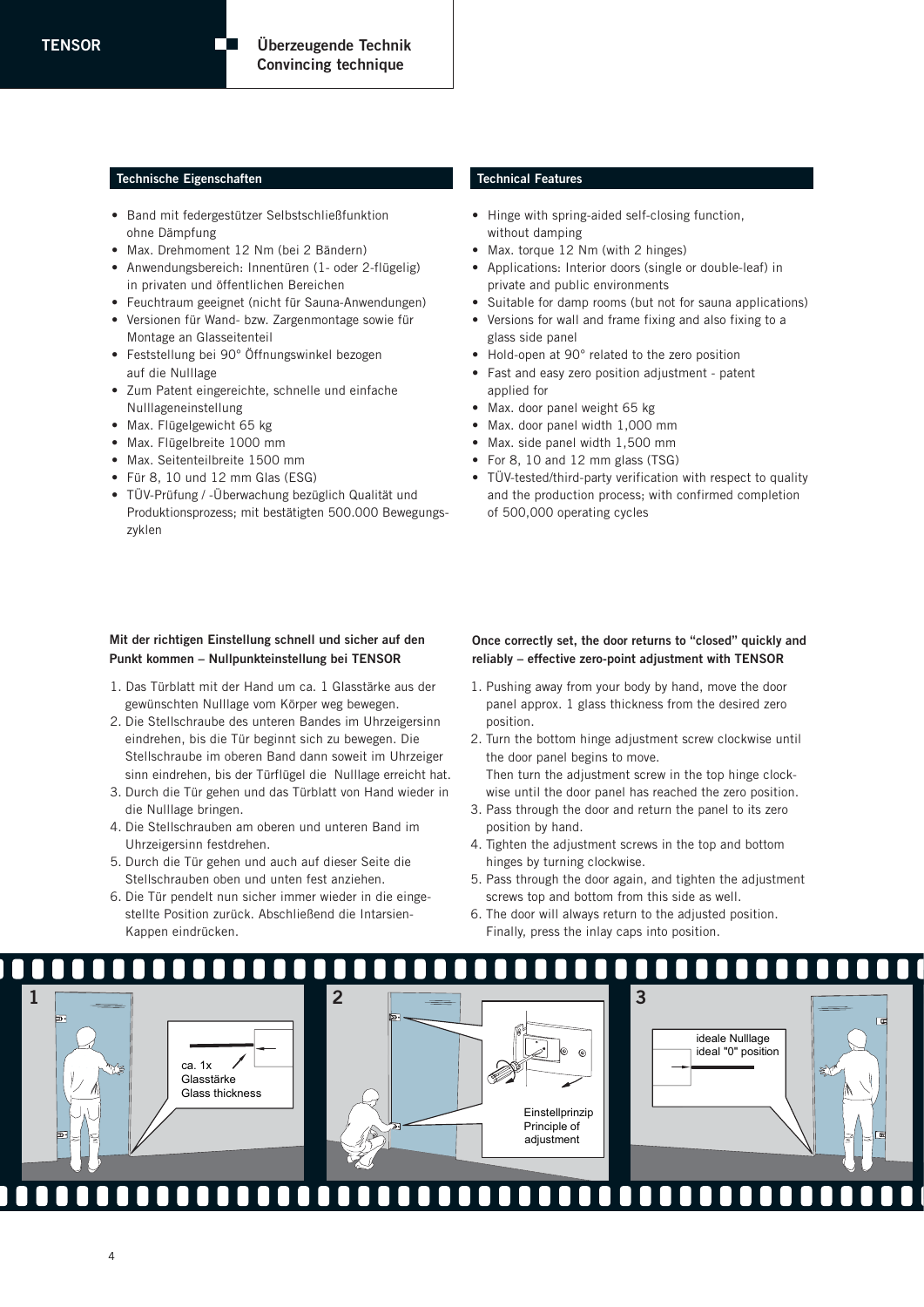

# **TENSOR Tischmuster TENSOR Sample**

# **Wand-/Zargenbefestigung mit aufliegender Montageplatte**

TENSOR Pendeltürband mit verringerter Federkraft für Demonstrationszwecke, 12 mm Glasscheibe, montiert an Holzkonstruktion auf Trägerboden aus schwarz durchgefärbter MDF Platte

Maße des Tischmusters: Höhe 440 mm Breite 430 mm Tiefe 250 mm

# **Art.-Nr. 12.553**

Oberfläche: LM EV 1 Deko

#### **Befestigung Glas an Glas**

TENSOR Pendeltürband mit verringerter Federkraft für Demonstrationszwecke, 12 mm Glasscheibe, montiert an Glasrahmen, eingesteckt in Trägerboden aus schwarz durchgefärbter MDF Platte

Maße des Tischmusters: Höhe 520 mm Breite 500 mm Tiefe 250 mm

## **Art.-Nr. 12.555**

Oberfläche: LM EV 1 Deko





## **Installation onto wall or frame with surface mounted mounting plate**

TENSOR double-action hinge with reduced spring load for demonstration purposes, 12 mm glass panel fixed to a timber construction mounted on a support floor of blackdyed MDF board

Dimensions of the desk sample: height 440 mm width 430 mm depth 250 mm

**Art.-No. 12.553**

Finish: Aluminium EV 1 Deco

#### **Installation glass to glass**

TENSOR double-action hinge with reduced spring load for demonstration purposes, 12 mm glass panel, fixed to glass frame, inserted in support floor of black-dyed MDF board

Dimensions of the desk sample: height 520 mm width 500 mm depth 250 mm

**Art.-No. 12.555**

Finish: Aluminium EV 1 Deco

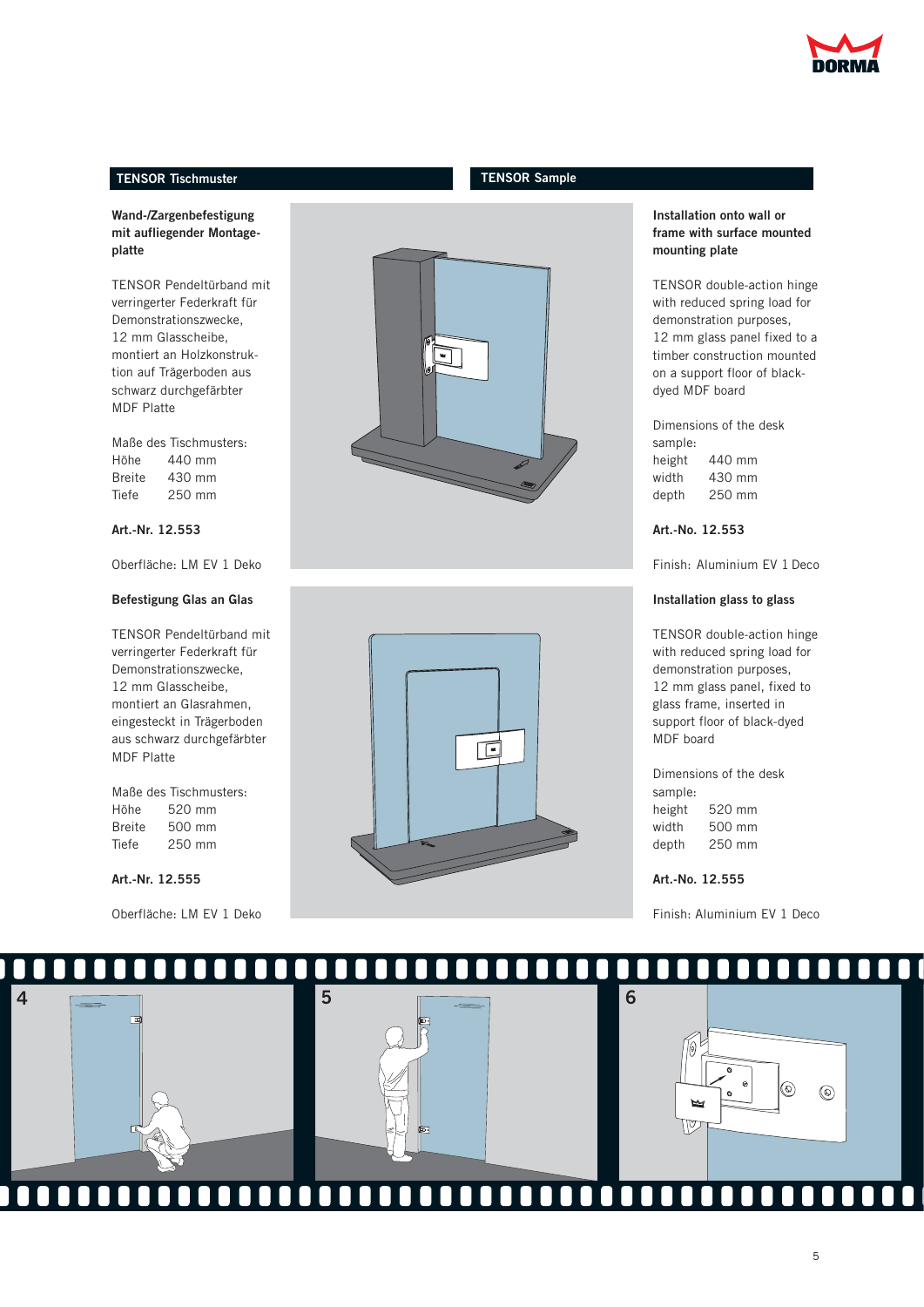# **Typendarstellung Typical assemblies**

**TENSOR Pendeltür an Wand/ Zarge mit aufliegender Montageplatte** 

#### **1-flügelig**

Beschläge für 8, 10 und 12 mm Glas

Türgewicht: max. 65 kg Türbreite: max. 1.000 mm

LH = Lichte Höhe LB = Lichte Breite Glashöhe = LH - 10 Glasbreite = LB - 6

\* für Glashöhen 1.800 - 2.500 mm



**TENSOR Double-action door fixed to wall/frame with surface mounted mounting plate** 

#### **Single leaf**

Fittings for 8, 10 und 12 mm glass

Door weight: max. 65 kg Door width: max. 1,000 mm

 $LH =$  clear height  $LB = clear width$ Glass height =  $LH - 10$ Glass width  $=$  LB - 6

\* for glass height 1,800 - 2,500 mm

## **TENSOR Pendeltür an Wand/ Zarge mit aufliegender Montageplatte**

#### **2-flügelig**

Beschläge für 8, 10 und 12 mm Glas

Türgewicht: max. 65 kg Türbreite: max. 1.000 mm

LH = Lichte Höhe LB = Lichte Breite Glashöhe = LH - 10 Glasbreite =  $(LB - 10)/2$ 

\* für Glashöhen 1.800 - 2.500 mm



**TENSOR Double-action door fixed to wall/frame with surface mounted mounting plate** 

#### **Double leaf**

Fittings for 8, 10 and 12 mm glass

Door weight: max. 65 kg Door width: max. 1,000 mm

 $LH =$  clear height  $LB = clear width$ Glass height =  $LH - 10$ Glass width =  $(LB - 10) / 2$ 

\* for glass height 1,800 - 2,500 mm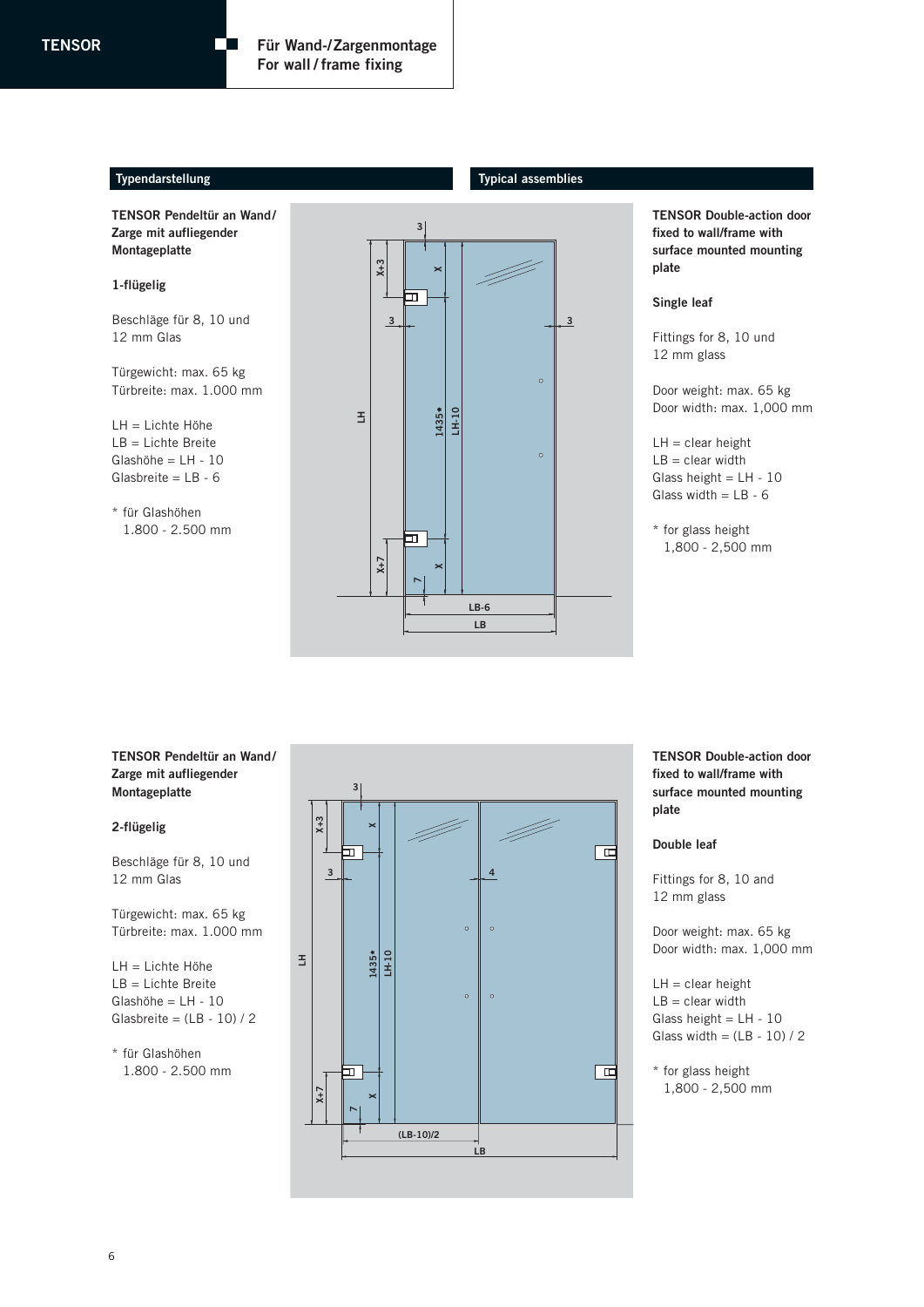

# **TENSOR Pendeltürbänder**

# **TENSOR Double-action hinges**

**Glass preparation / Drilling scheme**

**Paar Pendeltürbänder inkl. Montageplatte, rund; zur Wand-/Zargenbefestigung mit aufliegender Montageplatte**

für 8, 10 und 12 mm Glas

**80 60**

# **Art.-Nr. 12.520**

Oberflächen: LM EV 1 Deko (114) LM ähnlich Niromatt (113) LM messingfarbig (105) LM glanzverchromt (122) (auf Anfrage)



**Pair of double-action hinges incl. mounting plate, round; for installation onto wall or frame with surface mounted mounting plate**

for 8, 10 and 12 mm glass

**Art.-Nr. 12.520**

Finishes: Alumin. EV 1 Deco (114) Alumin. similar satin stainless steel (113) Alumin. brass-coloured (105) Alumin. polished chromed (122) (on request)

# **Glasbearbeitung /Bohrbild**



**ACHTUNG: Voraussetzung ist eine tragfähige Unterkonstruktion!**



**PLEASE NOTE: Condition is a suitable substructure!**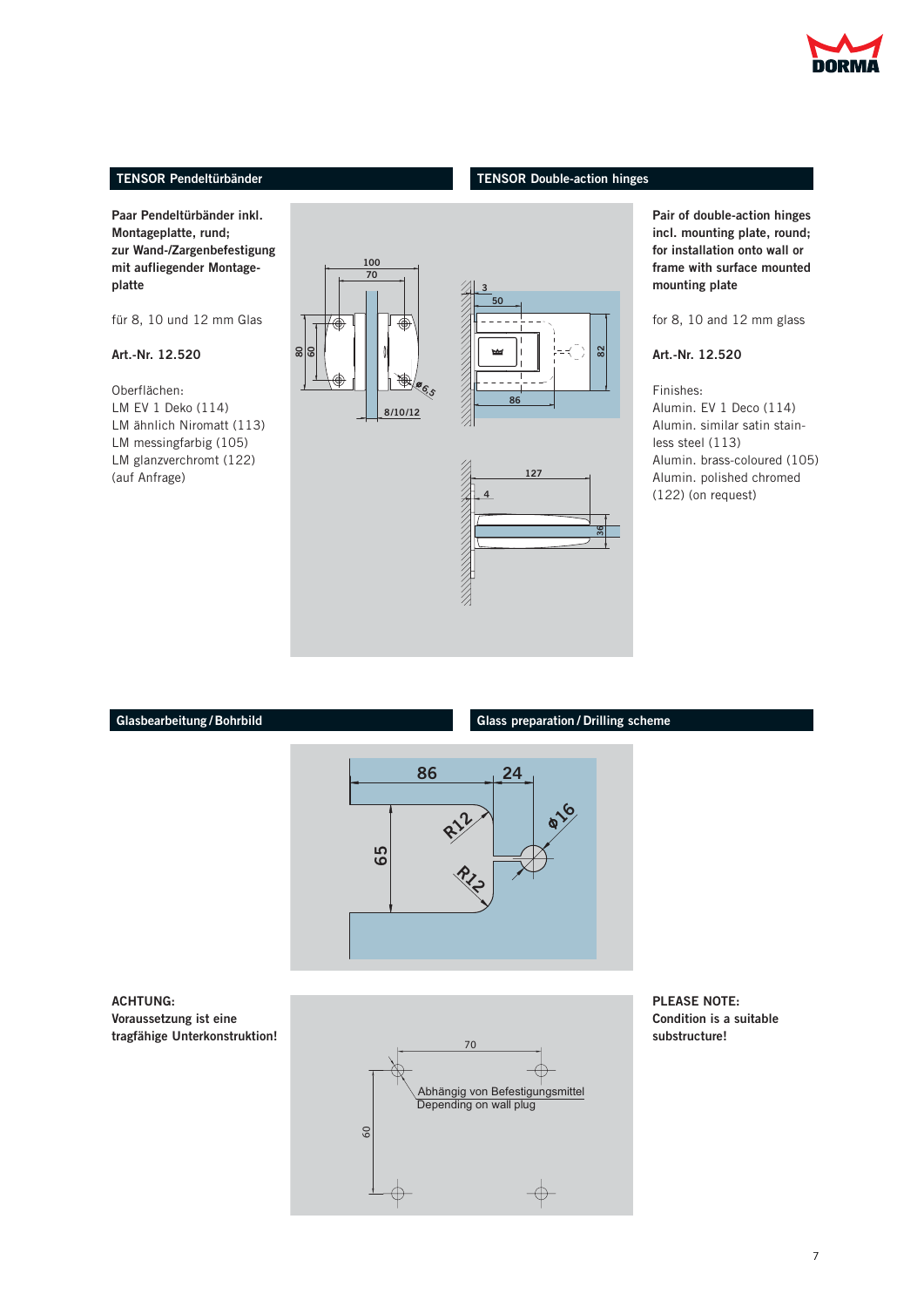# **Typendarstellung Typical assemblies**

**TENSOR Pendeltür an Zarge mit eingelassener Montageplatte**

 $\Box$ 

# **1-flügelig**

Beschläge für 8, 10 und 12 mm Glas

Türgewicht: max. 65 kg Türbreite: max. 1.000 mm

LH = Lichte Höhe LB = Lichte Breite Glashöhe = LH - 10 Glasbreite = LB - 6

\* für Glashöhen 1.800 - 2.500 mm



**TENSOR Double-action door fixed to frame with embedded mounting plate**

#### **Single leaf**

Fittings for 8, 10 und 12 mm glass

Door weight: max. 65 kg Door width: max. 1,000 mm

 $LH =$  clear height  $LB = clear$  width Glass height =  $LH - 10$ Glass width  $=$  LB - 6

\* for glass height 1,800 - 2,500 mm

## **TENSOR Pendeltür an Zarge mit eingelassener Montageplatte**

#### **2-flügelig**

Beschläge für 8, 10 und 12 mm Glas

Türgewicht: max. 65 kg Türbreite: max. 1.000 mm

LH = Lichte Höhe LB = Lichte Breite Glashöhe = LH - 10 Glasbreite =  $(LB - 10) / 2$ 

\* für Glashöhen 1.800 - 2.500 mm



**TENSOR Double-action door fixed to frame with embedded mounting plate**

#### **Double leaf**

Fittings for 8, 10 and 12 mm glass

Door weight: max. 65 kg Door width: max. 1,000 mm

 $LH =$  clear height  $LB = clear width$ Glass height =  $LH - 10$ Glass width =  $(LB - 10) / 2$ 

\* for glass height 1,800 - 2,500 mm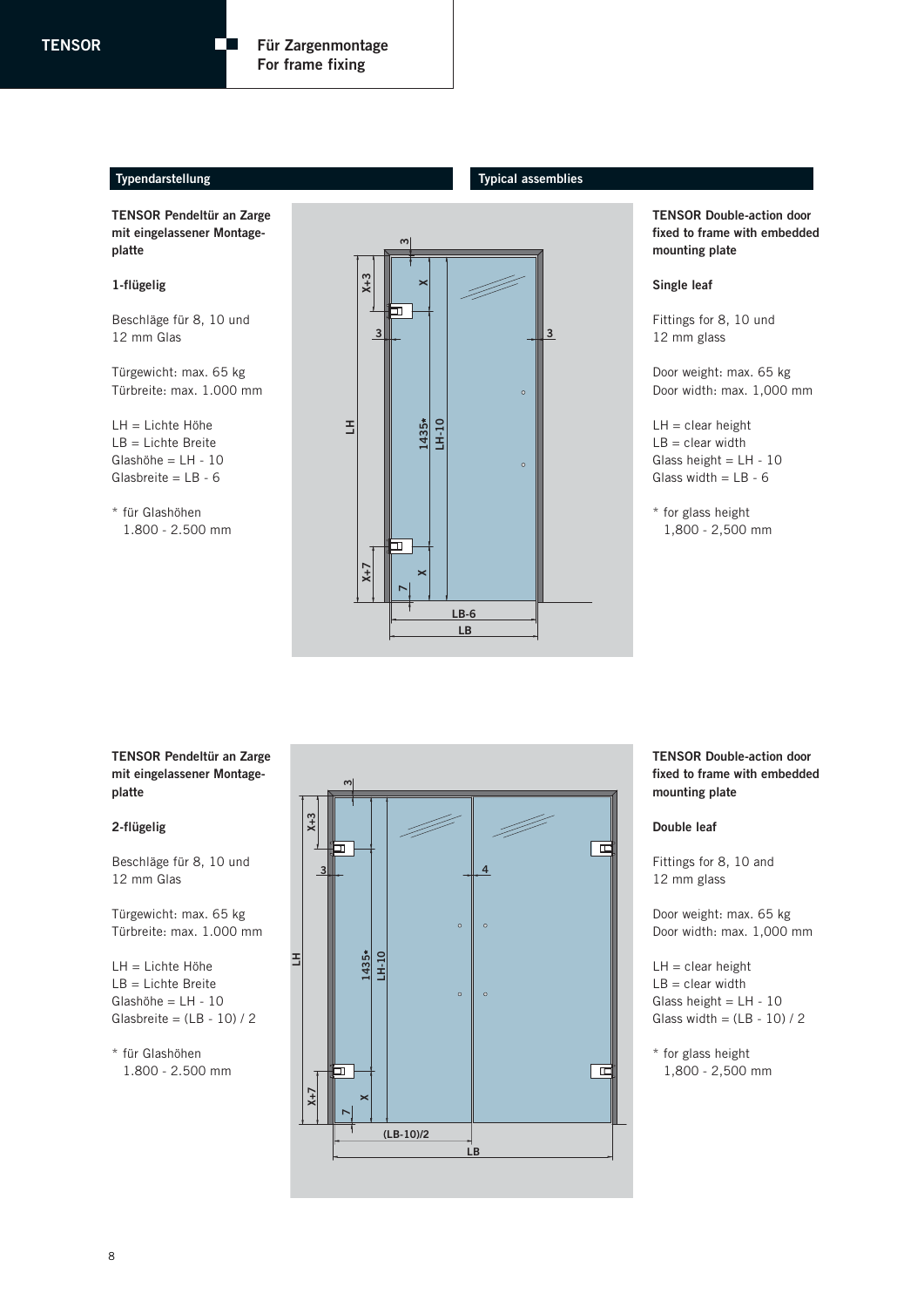

# **TENSOR Pendeltürbänder**

**Paar Pendeltürbänder inkl. Montageplatte; zur Zargenbefestigung mit eingelassener Montageplatte**

für 8, 10 und 12 mm Glas

# **Art.-Nr. 12.522**

Oberflächen: LM EV 1 Deko (114) LM ähnlich Niromatt (113) LM messingfarbig (105) LM glanzverchromt (122) (auf Anfrage)



**TENSOR Double-action hinges**



**Glass preparation / Drilling scheme**

**Pair of double-action hinges incl. mounting plate; for installation into frame with embedded mounting plate**

for 8, 10 and 12 mm glass

**Art.-Nr. 12.522**

Finishes: Alumin. EV 1 Deco (114) Alumin. similar satin stainless steel (113) Alumin. brass-coloured (105) Alumin. polished chromed (122) (on request)

# **Glasbearbeitung /Bohrbild**



**ACHTUNG: Voraussetzung ist eine tragfähige Unterkonstruktion!**



**PLEASE NOTE: Condition is a suitable substructure!**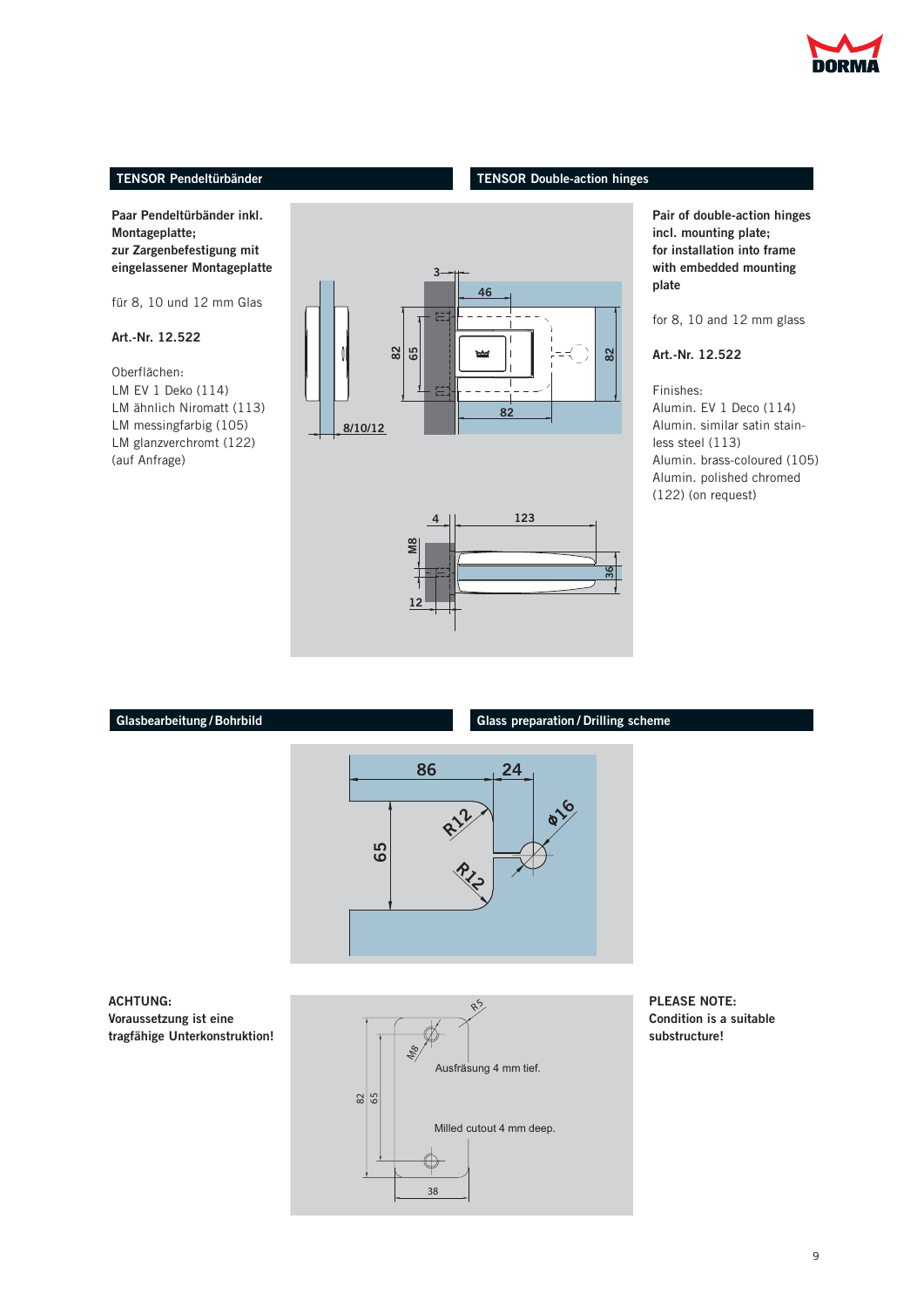$\Box$ 

# **Typendarstellung Typical assemblies**

**TENSOR Pendeltür Glas an Glas**

# **1-flügelig**

Beschläge für 8, 10 und 12 mm Glas

Türgewicht: max. 65 kg Türbreite: max. 1.000 mm Seitenteilbreite: max. 1.500 mm

LH = Lichte Höhe LB = Lichte Breite Glashöhe = LH - 10 Glasbreite = LB - 6

\* für Glashöhen 1.800 - 2.500 mm



**TENSOR Double-action door fixed to glass side panel**

#### **single leaf**

Fittings for 8, 10 und 12 mm glass

Door weight: max. 65 kg Door width: max. 1,000 mm Side panel width: max. 1,500 mm

 $LH =$  clear height  $LB = clear width$ Glass height = LH - 10 Glass width  $=$  LB - 6

\* for glass height 1,800 - 2,500 mm

# **TENSOR Pendeltür Glas an Glas**

# **2-flügelig**

Beschläge für 8, 10 und 12 mm Glas

Türgewicht: max. 65 kg Türbreite: max. 1.000 mm Seitenteilbreite: max. 1.500 mm

LH = Lichte Höhe LB = Lichte Breite Glashöhe = LH - 10 Glasbreite =  $(LB - 10)/2$ 

\* für Glashöhen 1.800 - 2.500 mm



# **TENSOR Double-action door fixed to glass side panel**

#### **Double leaf**

Fittings for 8, 10 and 12 mm glass

Door weight: max. 65 kg Door width: max. 1,000 mm Side panel width: max. 1,500 mm

 $LH =$  clear height  $LB = clear width$ Glass height = LH - 10 Glass width =  $(LB - 10) / 2$ 

\* for glass height 1,800 - 2,500 mm